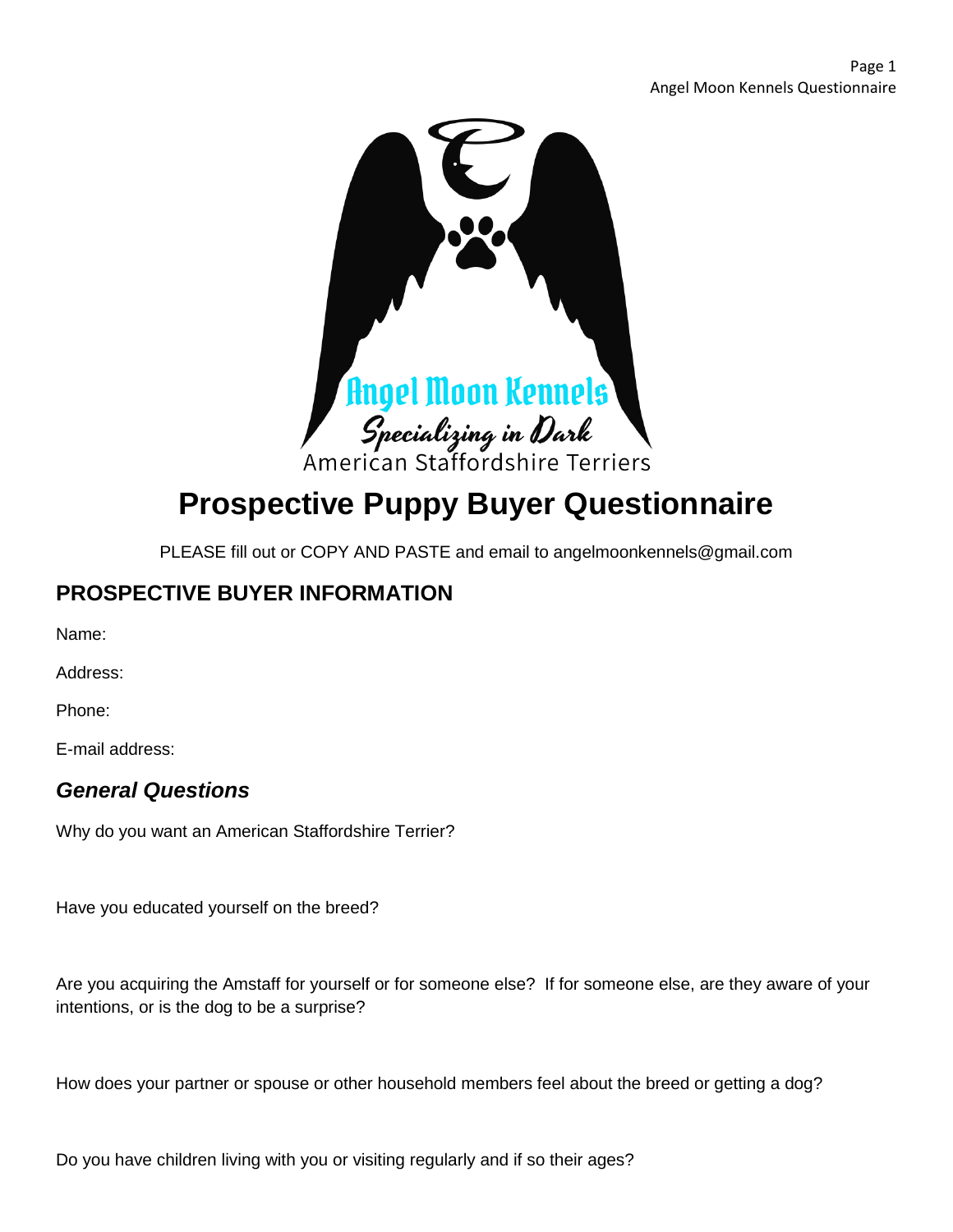If you have children will you supervise them around the Amstaff?

Is anyone in the household allergic to dogs that will inhibit them from keeping one in the house?

Who will be caring for the Amstaff in your household?

Do you have any other pets in your household and if so breed? What age? Or they spayed/neutered (if dog or cat)?

Have you ever returned a dog after purchase? and if so for what reason?

Have you ever lost a pet to a tragic accident and if so why?

Do you own a house or rent apt/home? If you rent/lease will you landlord allow this breed?

Do you have a fenced in yard where the dog cannot get out?

Is the American Staffordshire Terrier Banned where you live?

Please be made aware that some insurance companies will not insure or drop you for owning this breed of dog. Also, some subdivisions and home owner associations will not allow you to own this breed. Please acknowledge yes that you understand this.

Will the Amstaff live in the house or outside?

Have you or anyone in your household ever been charged with animal cruelty or had any animal taken away from you or any member of your household?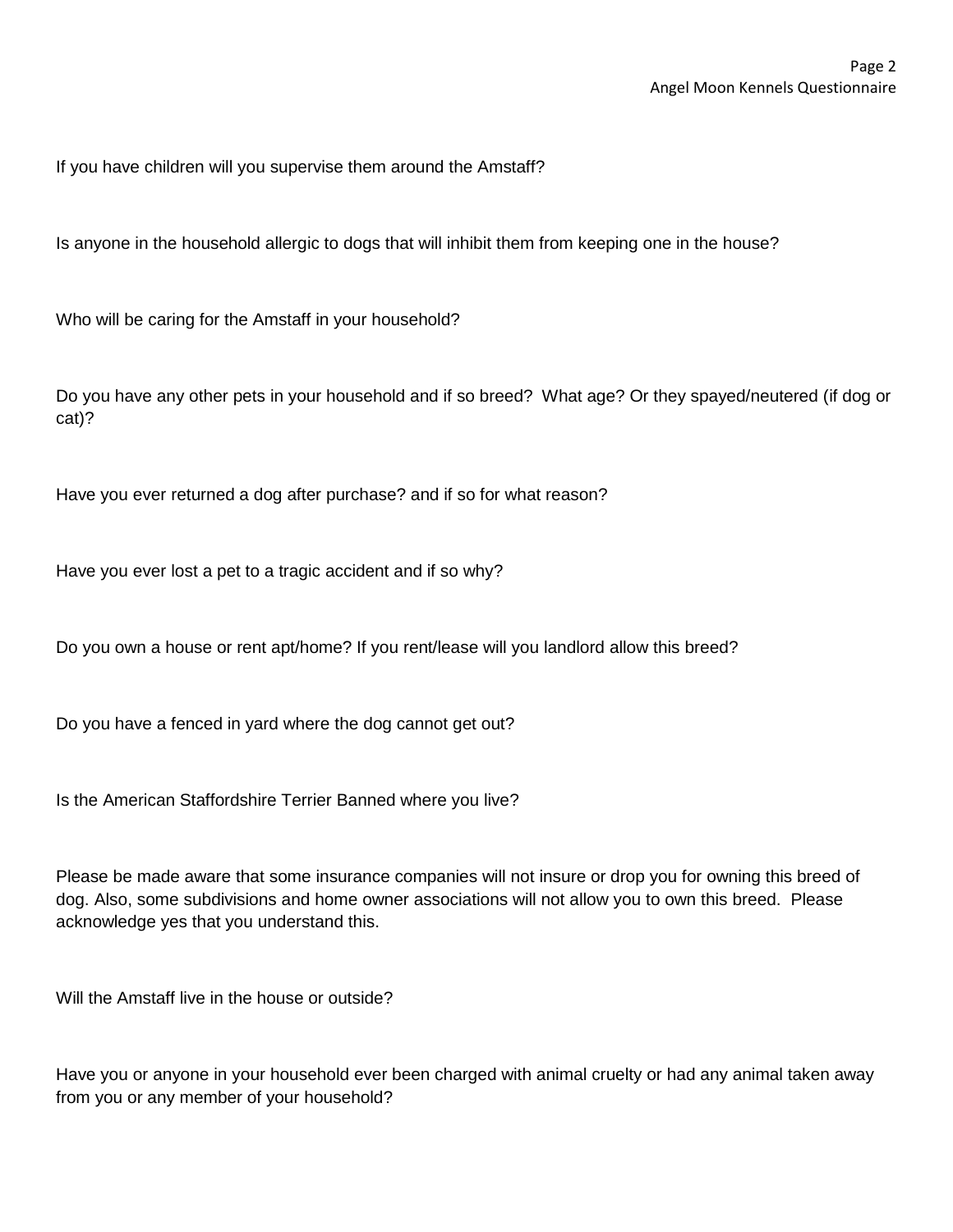Have you or any person in your household ever been suspended privileges by the American Kennel Club, the United Kennel Club, the Canadian Kennel Club, or any other such club? If yes, please explain.

Where will the Amstaff spend most of its time?

Will someone be home with the Amstaff or will he/she be left unattended for several hours?

Where will the Amstaff ride in your vehicle? Will it ride loose? In a Crate? In a Safety Harness?

In the back of a pick up truck?

Will you be willing to put in time for training with your Amstaff?

Will you be willing to crate or kennel your Amstaff for it's own safety while it matures?

If you were to move or for personal reasons or separate from your spouse/partner, what would happen to your Amstaff?

#### *Puppy / Adult / Breeder*

Are you interested in a puppy, an older pup, or an adult Amstaff?

Do you prefer a male or female?

Please describe any physical attributes that are of particular importance to you in the puppy/dog you are seeking at this time?

Do you prefer a pet/companion Amstaff? Performance Amstaff? Show/Breeding Amstaff?

Are you willing to spay/neuter your Amstaff at some point per contract obligations?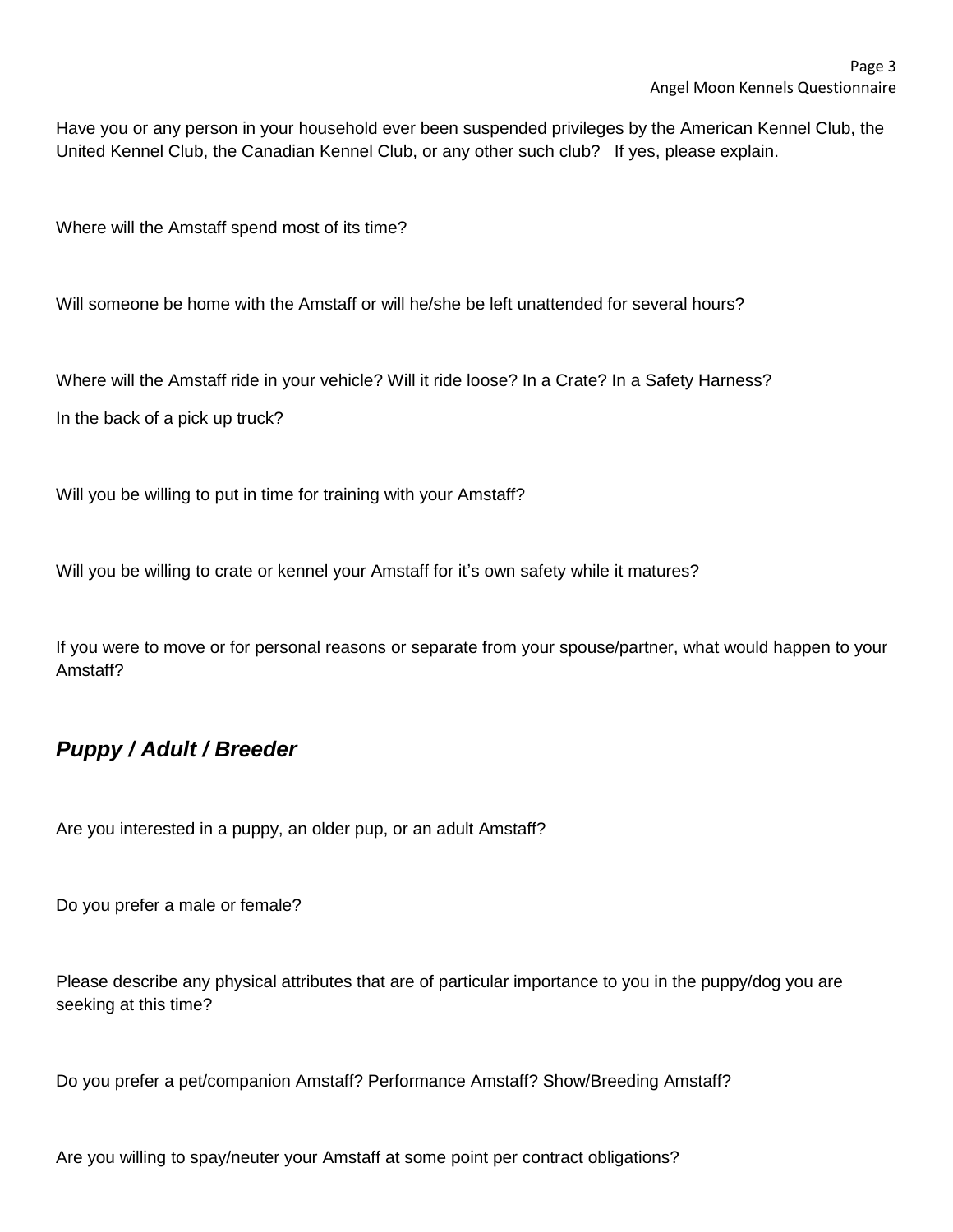Please describe any traits you would like in your puppy?

What do you expect of me as your American Staffordshire Terrier's breeder?

Will you be willing to send pictures or videos here and there about you Amstaff throughout it's life?

Are you aware that you have to follow up with vaccinations and veterinary care for your American Staffordshire Terrier including worming, heartworm, flea care, etc?

#### *Socialization and Training*

Are you aware and prepared to spend time SOCIALIZATION AND TRAINING for an American Staffordshire Terrier?

Have you ever experienced any behavior problems with past or present dogs in your household and if so how did you resolve them?

What do you use for disciplinary?

What kind collar do you use?

Would you be willing to enroll your Amstaff in a training class?